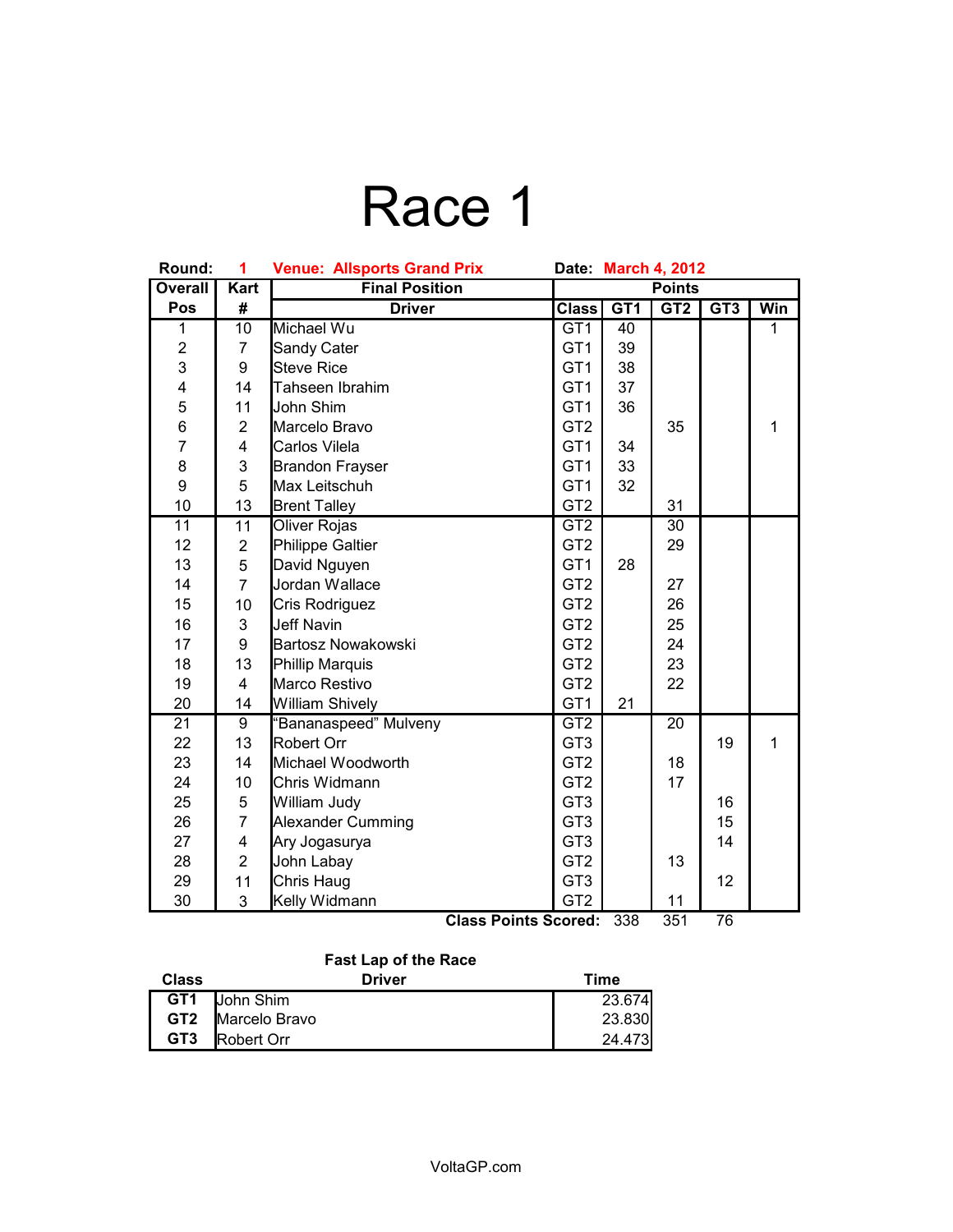# Race 2

| Round:                  | 1                       | <b>Venue: Allsports Grand Prix</b>           | Date: March 4, 2012 |                 |                 |                       |              |
|-------------------------|-------------------------|----------------------------------------------|---------------------|-----------------|-----------------|-----------------------|--------------|
| <b>Overall</b>          | <b>Kart</b>             | <b>Final Position</b>                        | <b>Points</b>       |                 |                 |                       |              |
| Pos                     | #                       | <b>Driver</b>                                | <b>Class</b>        | G <sub>T1</sub> | GT2             | GT3                   | Win          |
| 1                       | 10                      | Michael Wu                                   | GT <sub>1</sub>     | 40              |                 |                       | $\mathbf{1}$ |
| $\overline{c}$          | 5                       | John Shim                                    | GT <sub>1</sub>     | 39              |                 |                       |              |
| 3                       | 9                       | Marcelo Bravo                                | GT <sub>2</sub>     |                 | 38              |                       | $\mathbf{1}$ |
| $\overline{\mathbf{4}}$ | 14                      | Sandy Cater                                  | GT <sub>1</sub>     | 37              |                 |                       |              |
| 5                       | 3                       | <b>Steve Rice</b>                            | GT <sub>1</sub>     | 36              |                 |                       |              |
| 6                       | $\overline{4}$          | David Nguyen                                 | GT <sub>1</sub>     | 35              |                 |                       |              |
| $\overline{7}$          | 13                      | Tahseen Ibrahim                              | GT <sub>1</sub>     | 34              |                 |                       |              |
| 8                       | $\overline{2}$          | Cris Rodriguez                               | GT <sub>2</sub>     |                 | 33              |                       |              |
| 9                       | 11                      | Jordan Wallace                               | GT <sub>2</sub>     |                 | 32              |                       |              |
| 10                      | $\overline{7}$          | Oliver Rojas                                 | GT <sub>2</sub>     |                 | 31              |                       |              |
| $\overline{11}$         | $\overline{11}$         | "Bananaspeed" Mulveny                        | GT2                 |                 | $\overline{30}$ |                       |              |
| 12                      | 3                       | <b>Brent Talley</b>                          | GT <sub>2</sub>     |                 | 29              |                       |              |
| 13                      | $\overline{7}$          | Max Leitschuh                                | GT <sub>1</sub>     | 28              |                 |                       |              |
| 14                      | 13                      | Philippe Galtier                             | GT <sub>2</sub>     |                 | 27              |                       |              |
| 15                      | 9                       | <b>William Shively</b>                       | GT <sub>1</sub>     | 26              |                 |                       |              |
| 16                      | $\overline{2}$          | Marco Restivo                                | GT <sub>2</sub>     |                 | 25              |                       |              |
| 17                      | 5                       | Carlos Vilela                                | GT <sub>1</sub>     | 24              |                 |                       |              |
| 18                      | $\overline{\mathbf{4}}$ | <b>Bartosz Nowakowski</b>                    | GT <sub>2</sub>     |                 | 23              |                       |              |
| 19                      | 14                      | <b>Phillip Marquis</b>                       | GT <sub>2</sub>     |                 | 22              |                       |              |
| 20                      | 10                      | <b>Brandon Frayser</b>                       | GT <sub>1</sub>     | 21              |                 |                       |              |
| 21                      | $\overline{2}$          | <b>Jeff Navin</b>                            | GT <sub>2</sub>     |                 | 20              |                       |              |
| 22                      | $\overline{\mathbf{4}}$ | John Labay                                   | GT <sub>2</sub>     |                 | 19              |                       |              |
| 23                      | 9                       | Robert Orr                                   | GT <sub>3</sub>     |                 |                 | 18                    | $\mathbf{1}$ |
| 24                      | 10                      | Chris Widmann                                | GT <sub>2</sub>     |                 | 17              |                       |              |
| 25                      | 5                       | William Judy                                 | GT <sub>3</sub>     |                 |                 | 16                    |              |
| 26                      | $\overline{7}$          | Ary Jogasurya                                | GT <sub>3</sub>     |                 |                 | 15                    |              |
| 27                      | 11                      | <b>Alexander Cumming</b>                     | GT <sub>3</sub>     |                 |                 | 14                    |              |
| 28                      | 14                      | Michael Woodworth                            | GT <sub>2</sub>     |                 | 13              |                       |              |
| 29                      | 13                      | Kelly Widmann                                | GT <sub>2</sub>     |                 | 12              |                       |              |
| 30                      | 3                       | Chris Haug<br>$\overline{\phantom{a}}$<br>n. | GT <sub>3</sub>     | 000             | 274             | 11<br>$\overline{71}$ |              |

**Class Points Scored:** 320 371 74

### **Fast Lap of the Race**

| <b>Class</b>    | <b>Driver</b>         | Time   |
|-----------------|-----------------------|--------|
| GT <sub>1</sub> | Michael Wu            | 23.536 |
| GT <sub>2</sub> | "Bananaspeed" Mulveny | 23.752 |
| GT <sub>3</sub> | William Judy          | 24.206 |